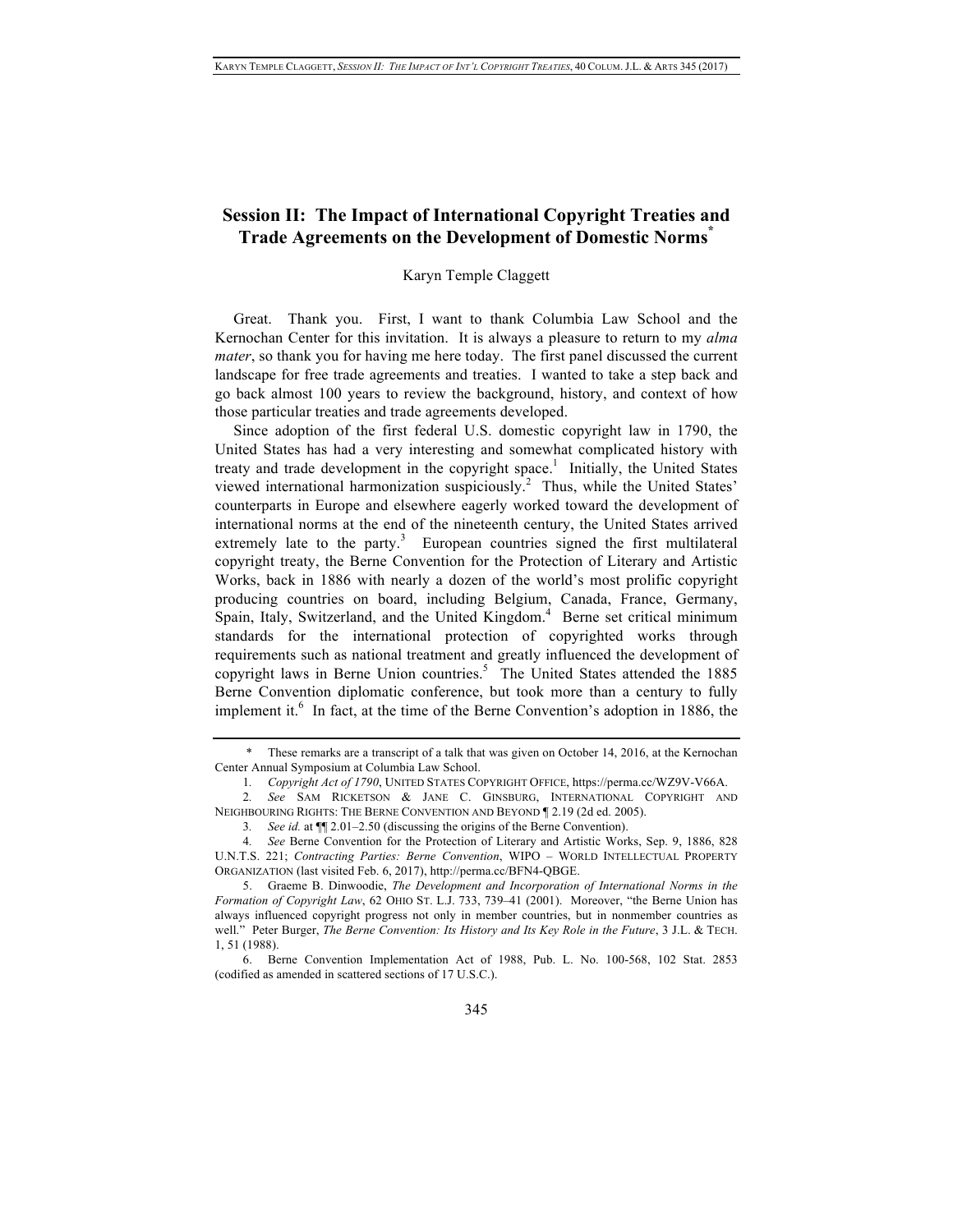346 COLUMBIA JOURNAL OF LAW & THE ARTS [40:3]

United States representative to the convention cautioned that "[t]he United States "cannot afford to stand before the world as the only important and deeply concerned power persistently refusing to do common justice to foreign authors . . . ."7

But the United States did not heed that caution. In the words of former Register of Copyrights Barbara Ringer, in the early years of international copyright harmonization, "[w]ith few exceptions, [the United States'] role in international copyright law was marked by intellectual shortsightedness, political isolationism, and narrow economic self-interest."<sup>8</sup> So, the United States may now posit itself as the shining beacon on the hill in terms of IP protection, yet it wasn't always the good guy. For many years, the United States failed to protect foreign authors at all and violated or ignored many other Berne provisions.<sup>9</sup> The United States' influence on international standards was minimal, as was international influence on the U.S. domestic copyright regime. For example, while other countries were protecting foreign authors and loosening formalities, the United States went its own way.<sup>10</sup>

Our efforts to join the international copyright regime were particularly difficult because we did not have a seat at the table in Berne's initial development. We were observers but not participants in the negotiation. Its adherence therefore required numerous fundamental changes to United States  $law$ <sup>11</sup>. As a result, the United States spent, to quote Barbara Ringer again, "a century as an outlaw, a halfcentury as an outsider, and fifteen years as a stranger at the feast."12 From 1886 to 1989, the United States struggled to adopt laws that would help and allow us to ratify Berne. The process began as far back as the early 1900s, with several bills introduced to begin Berne implementation after World War  $I<sup>13</sup>$ . The 1976 Act then

11. Indeed, not including technical and non-substantive amendments, at least 31 provisions of U.S. copyright were amended 46 times to reach Berne compliance.

<sup>7.</sup> UNITED STATES DEPARTMENT OF STATE, PAPERS RELATED TO THE FOREIGN RELATIONS OF THE UNITED STATES 854 (1887).

<sup>8.</sup> Barbara A. Ringer, *The Role of the United States in International Copyright – Past, Present, and Future*, 56 GEO. L.J. 1050, 1051 (1968).

<sup>9</sup>*. See* Jane C. Ginsburg & John M. Kernochan, *One Hundred and Two Years Later: The U.S. Joins the Berne Convention*, 13 COLUM.-VLA J.L. & ARTS 1, 1–2 (1988).

<sup>10.</sup> The United States offered limited protection to foreign copyright holders from select countries starting with the Chace Act in 1891, Act of March 3, 1891, ch. 565, 26 Stat. 1106 (1891), and later through membership in the Buenos Aires Convention and the Universal Copyright Convention, which the United States joined in 1911 and 1955, respectively. The United States did not significantly loosen formalities until enacting the Copyright Act of 1976, Pub. L. No. 94-533, 90 Stat. 2541. *See* ROBERT P. MERGES ET AL., INTELLECTUAL PROPERTY IN THE NEW TECHNOLOGICAL AGE 405-10 (rev. 4th ed. 2007) (discussing the history of copyright formalities in the United States).

<sup>12.</sup> Ringer, *supra* note 8, at 1078; *see also* Ginsburg & Kernochan, *supra* note 9, at 3 ("Nonmembership in the Berne Convention was embarrassing not only because the U.S. was the only non-Unionist Western country, but also because nonmembership offered one ground of resistance to U.S. trade negotiators seeking to encourage greater respect for U.S. copyrights abroad.").

<sup>13</sup>*. See* Abe A. Goldman, *The History of U.S.A. Copyright Law Revision from 1901 to 1954*, COPYRIGHT LAW REVISION (Studies Prepared for the Subcomm. on Patents, Trademarks, and Copyrights of the S. Comm. on the Judiciary, 86th Cong., 1st Sess.) Study No. 1, at 4–11 (1960) (discussing numerous bills aimed at Berne adherence that were introduced in Congress in the 1920s and 1930s).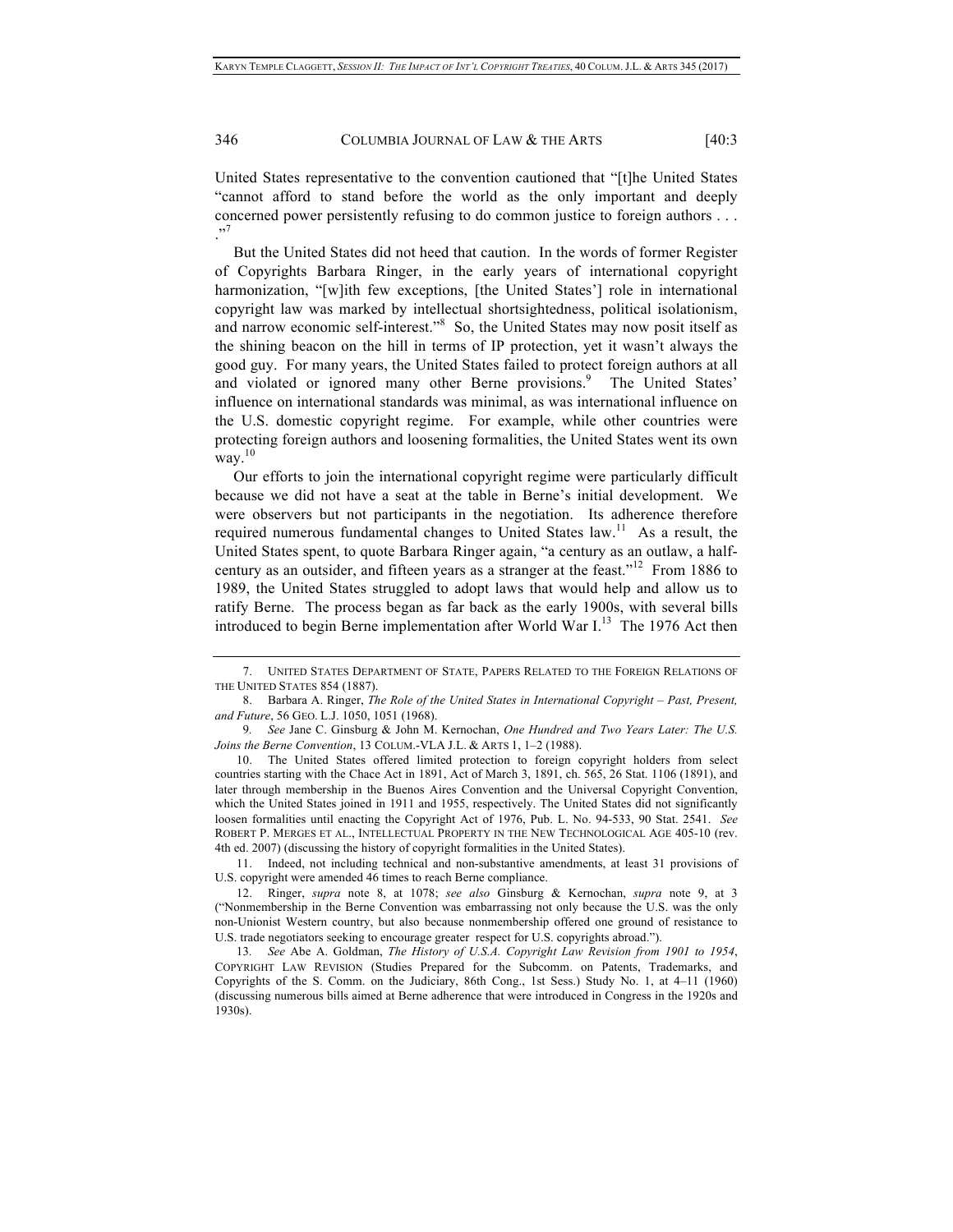#### 2017] SESSION II: THE IMPACT OF INTERNATIONAL COPYRIGHT TREATIES 347

went a long way toward achieving Berne compatibility: increasing term to life plus fifty, moving away from a renewal requirement, softening some of the harsh formalities of the 1909 Copyright Act,<sup>14</sup> with final passage of the Berne Convention Implementation Act in 1989 going almost all the way to full Berne compliance.15 However, the United States would not achieve that full compliance with the Berne Convention until 1994 with the Uruguay Round Agreements Act ("URAA") finally implementing the Berne Article 18 provision on protection for pre-existing foreign works—a full 108 years after Berne was initially adopted.<sup>16</sup>

It's fair to say that the U.S. learned its lesson from the Berne Convention experience. Copyright isolationism doesn't work, especially in an increasingly global world. So the trend, at least in the United States, is to have an early seat at the table and to encourage adoption of international agreements that reflect the high standards of the U.S. copyright system. Congress has explicitly encouraged this approach, often putting specific language directing the United States to maintain that objective in provisions granting negotiating authority for free trade agreements.<sup>17</sup> For example, the previous panel talked about trade promotion authority for the TPP.18 As part of one of the principal negotiating objectives for the United States, Congress explicitly said "that the objective of the United States must be to ensur[e] that the provisions of any trade agreement governing intellectual property rights that is entered into by the United States reflect a standard of protection similar to that found in United States law."<sup>19</sup> After Berne, the United States has often been at the forefront globally in strengthening its copyright law to address new developments so that it can lead the way in this regard.

Since the United States has been at the table early in the development of treaty and trade agreements, we have been able to influence international norms,

16. Uruguay Round Agreements Act (URAA) Pub. L. No. 103–465, Dec. 8, 1994, 108 Stat. 4809 (codified as amended at 17 U.S.C. § 104A (1994)).

<sup>14.</sup> For example, notice was still required under the 1976 Act, but the requirements were much less stringent, including providing copyright owners with five years to correct the omission. These changes were made "with a weather eye on Berne." Introductory Remarks of Rep. Robert Kastenmeier on the Berne Convention Implementation Act of 1987, H.R. 1623, 100th Cong., 1st Sess., 133 CONG. REC. 1293 (daily ed. Mar. 16, 1987).

<sup>15.</sup> Berne Convention Implementation Act of 1988 Pub. L. 100–568, Oct. 31, 1988, 102 Stat. 2853. Residual issues were shored up by the Architectural Works Copyright Protection Act (AWCPA) in 1990, Pub.L. No. 101–650, §§ 701–706, 104 Stat. 5089, 5133–34 (1990), the Visual Artists Rights Act (VARA) in 1990, Pub. L. No. 101-650, 104 Stat. 5089, and the Copyright Renewal Act in 1992, Pub. L. No. 102–307, §§ 101–02, 106 Stat. 264 (1992).

<sup>17</sup>*. See, e.g.*, Bipartisan Trade Promotion Authority Act of 2002, Pub. L. No. 107–210, 116 Stat. 933 (2002) (codified at 17 U.S.C. § 3802(b)(4)(A)(i)(II)); Bipartisan Congressional Trade Priorities and Accountability Act of 2015, Pub. L. No. 114-26, 129 Stat 319 (2015) (codified at 17 U.S.C. §  $4201(b)(5)(A)(i)(II)).$ 

<sup>18.</sup> Probir Mehta, *Session I: Keynote Panel, Describing the Legal Landscape*, 40 COLUM. J.L. & ARTS 311 (2017); Steven Metalitz, *Session I: Keynote Panel, Describing the Legal Landscape*, 40 COLUM. J.L. & ARTS 319 (2017).

<sup>19.</sup> Bipartisan Congressional Trade Priorities and Accountability Act of 2015, Pub. L. No. 114- 26, 129 Stat 319 (2015) (codified at 17 U.S.C. § 4201(b)(5)(A)(i)(II)).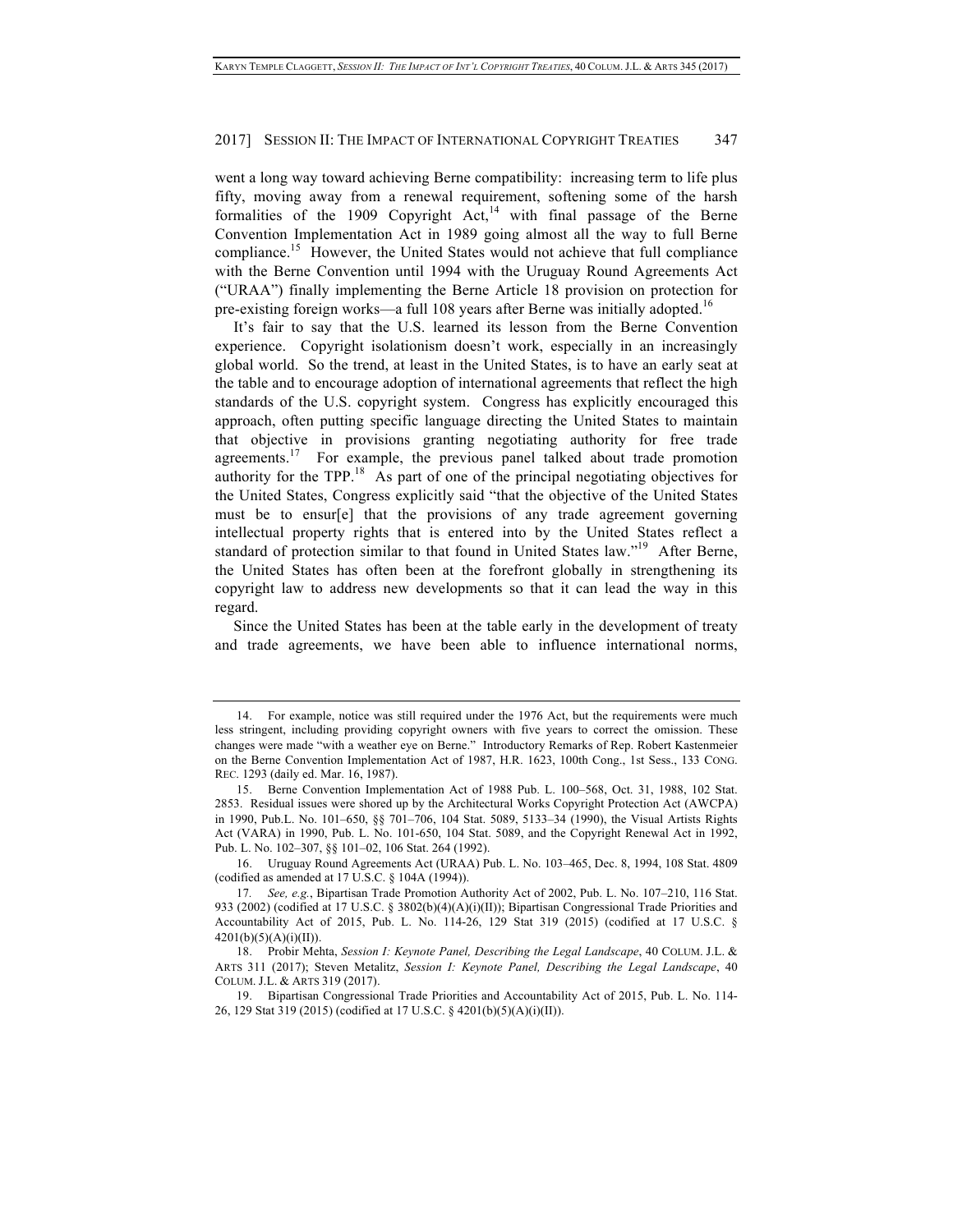348 COLUMBIA JOURNAL OF LAW & THE ARTS [40:3]

including trends in terms of the generality or specificity of treaty/trade agreement language.

The United States' leading role as an international voice in copyright is reflected in the short amount of time it now takes for the United States to adopt copyright agreements and the relatively few number of changes implementation typically requires. For example, while the Berne Convention took more than 100 years and required changes to roughly thirty-one different provisions in Title 17, the United States ratified and implemented the WCT and WPPT before those treaties even went into effect, becoming one of the thirty countries counted toward entry into force.20 The WCT and WPPT were both adopted in 1996, and the U.S. was able to pass implementing language, fully implementing them, a mere two years later in 1998, primarily through the DMCA.<sup>21</sup> Notably, the changes enacted through the DMCA, while significant, were far fewer than those required for Berne implementation just ten years previously and mirrored the U.S. goals to address the digital age and the growing harms from Internet piracy.<sup>22</sup>

Essentially the United States added provisions on TPMs and RMI, or rights management information, to implement both the WCT and the WPPT. Similarly, the United States was able to implement the TRIPS Agreement in 1994, the very same year it was adopted and the year before the agreement entered into force.<sup>23</sup>

Notably, our WCT/WPPT seat at the table also reflected another trend in US international engagement on copyright law – that is, ensuring enough flexibility in treaty language to adequately support differences in the United States legal regime. A good example of this is the "making available" right. This right was first introduced in the WCT Article 8/WPPT Articles 10 and  $14.^{24}$  Of course, the U.S. Copyright Act did not have specific language reflecting a "making available" right at the time, so our domestic law influenced the ultimate outcome of this provision.25 During negotiations, the United States became a key proponent of the

<sup>20.</sup> The United States deposited its instruments of ratification of the WIPO Copyright Treaty (WCT) and WIPO Performances & Phonograms Treaty (WPPT)—collectively known as the WIPO Internet Treaties—on September 14, 1999. World Intellectual Prop. Org., *Notifications of WIPO Copyright Treaty*, WIPO-ADMINISTERED TREATIES, https://perma.cc/D6UJ-RTSE (last visited Feb. 28, 2017); World Intellectual Prop. Org., *Notifications of WIPO Performances and Phonograms Treaty,* WIPO-ADMINISTERED TREATIES, https://perma.cc/9HD7-C8G9 (last visited Feb. 28, 2017).

<sup>21.</sup> Digital Millennium Copyright Act, Pub. L. No. 105–304, Oct. 28, 1998, 112 Stat. 2860.

<sup>22</sup>*. Id.* at §§ 1201, 1202.

<sup>23</sup>*. See* Uruguay Round Agreements Act, Pub. L. No. 103-465, 108 Stat. 4809 (1994); *TRIPS Agreement Contracting Parties/Signatories*, WIPO, (last visited Feb. 5, 2017), https://perma.cc/NG3F-D8DH.

<sup>24</sup>*. See* WIPO Copyright Treaty art. 8, Dec. 20, 1996, 112 Stat. 2860, 2186 U.N.T.S. 154 [hereinafter "WCT"]; *see also* WIPO Performances and Phonograms Treaty arts. 10, 14, Dec. 20, 1996, 112 Stat. 2860, 2186 U.N.T.S. 250-251 [hereinafter "WPPT"].

<sup>25.</sup> When implementing the WIPO Internet Treaties in 1998 with the DMCA, Congress made no express changes regarding the making available right but instead concluded that the exclusive rights enumerated in section 106 of the Copyright Act are sufficient to support the relevant treaty provisions. *See* H.R. REP. NO. 105–551, pt. 1, at 9 (1998); *see also WIPO Copyright Treaties Implementation Act; and Online Copyright Liability Limitation Act: Hearing on H.R. 2281 and H.R. 2180 Before the Subcomm. on Courts & Intellectual Prop. of the H. Comm. on the Judiciary*, 105th Cong. 27 (1997) (statement of Rep. Howard Coble, Chairman, Subcomm. on Courts & Intellectual Prop.) ("The treaties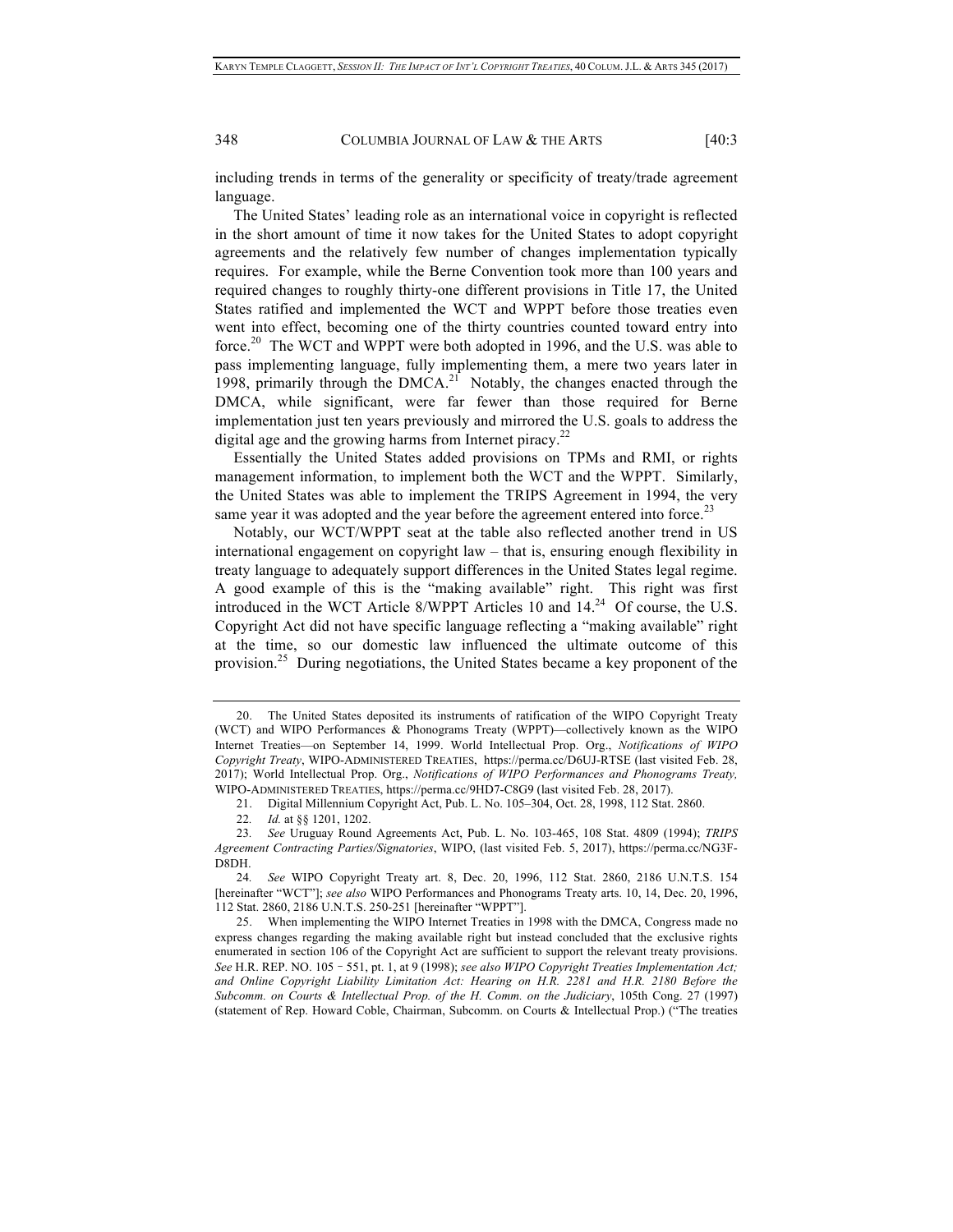## 2017] SESSION II: THE IMPACT OF INTERNATIONAL COPYRIGHT TREATIES 349

umbrella solution, which expressly allowed flexibility in how treaty parties could implement the "making available" right and allow for the United States to implement the right, basically through the existing  $\S$  106 exclusive rights the United States already had in place in its copyright law.<sup>26</sup>

Now I can't say that this is a perfect solution, quite frankly, because it has sometimes led to domestic confusion in terms of how to acknowledge and implement a provision that is not reflected verbatim in domestic law. So the United States was able to influence the outcome of the actual treaty language to empower flexibility in our domestic regime, but because courts actually didn't have specific domestic language for the right, sometimes that has caused confusion in terms of how the courts actually analyze and interpret this treaty provision. You can see this sometimes with different courts' decisions – one saying, "Yes, there's a 'making available' right," and another saying, "No, actually there isn't," even though the U.S. is bound to have a "making available," or has a "making available" obligation, not only in two treaties, but also in about sixteen different  $FTAs.<sup>27</sup>$ 

The trend toward reflection of domestic norms in international agreements rather than the other way around does have some potential downsides. In some instances, this approach may create the possibility of entrenching what people might view as non-positive or negative aspects of U.S. law, and have a perverse effect of potentially disincentivizing the U.S. to reach a higher global standard if we are not the leading voice on a specific issue. An obvious example of this is the public performance right for over-the-air broadcasts of sound recordings, which some sources note that in the United States deprives copyright owners of between \$70 million to \$100 million in foreign royalties each year.<sup>28</sup> The U.S. is basically alone among developed countries in failing to recognize this right; our partners in this regard are North Korea, Iran, and China.<sup>29</sup> But because our objective typically is to negotiate to U.S. law, we were able to negotiate carve-outs for the United States or reservations for the United States in Article 15 of the WPPT, as well as in all of our

do not require that the United States change the substance of our domestic copyright rights or exceptions.").

<sup>26.</sup> *See generally* UNITED STATES COPYRIGHT OFFICE, THE MAKING AVAILABLE RIGHT IN THE UNITED STATES (2016), https://perma.cc/BF6G-ATRV. *See also* SILKE VON LEWINSKI, INTERNATIONAL COPYRIGHT LAW AND POLICY ¶ 17.80, at 458 (2008) ("[S]ince the Treaties allow implementation of the making available right by any suitable right . . . its relation to the communication right under the Treaties has no bearing on the choice of its systematic classification under national  $law.'')$ 

<sup>27.</sup> UNITED STATES COPYRIGHT OFFICE, THE MAKING AVAILABLE RIGHT IN THE UNITED STATES 2, 17-18 (2016), https://perma.cc/C2UU-HNGJ ("The courts of the United States have been less consistent in their analyses and decisions . . . The United States also has reaffirmed its obligation to recognize the making available right in numerous bilateral and multilateral free trade agreements ('FTAs') entered into with other nations.").

<sup>28</sup>*.* UNITED STATES COPYRIGHT OFFICE, COPYRIGHT AND THE MUSIC MARKETPLACE 90 n.446 (2015), https://perma.cc/R5RC-HQQ2.

<sup>29</sup>*. Id.* at 138 n.756.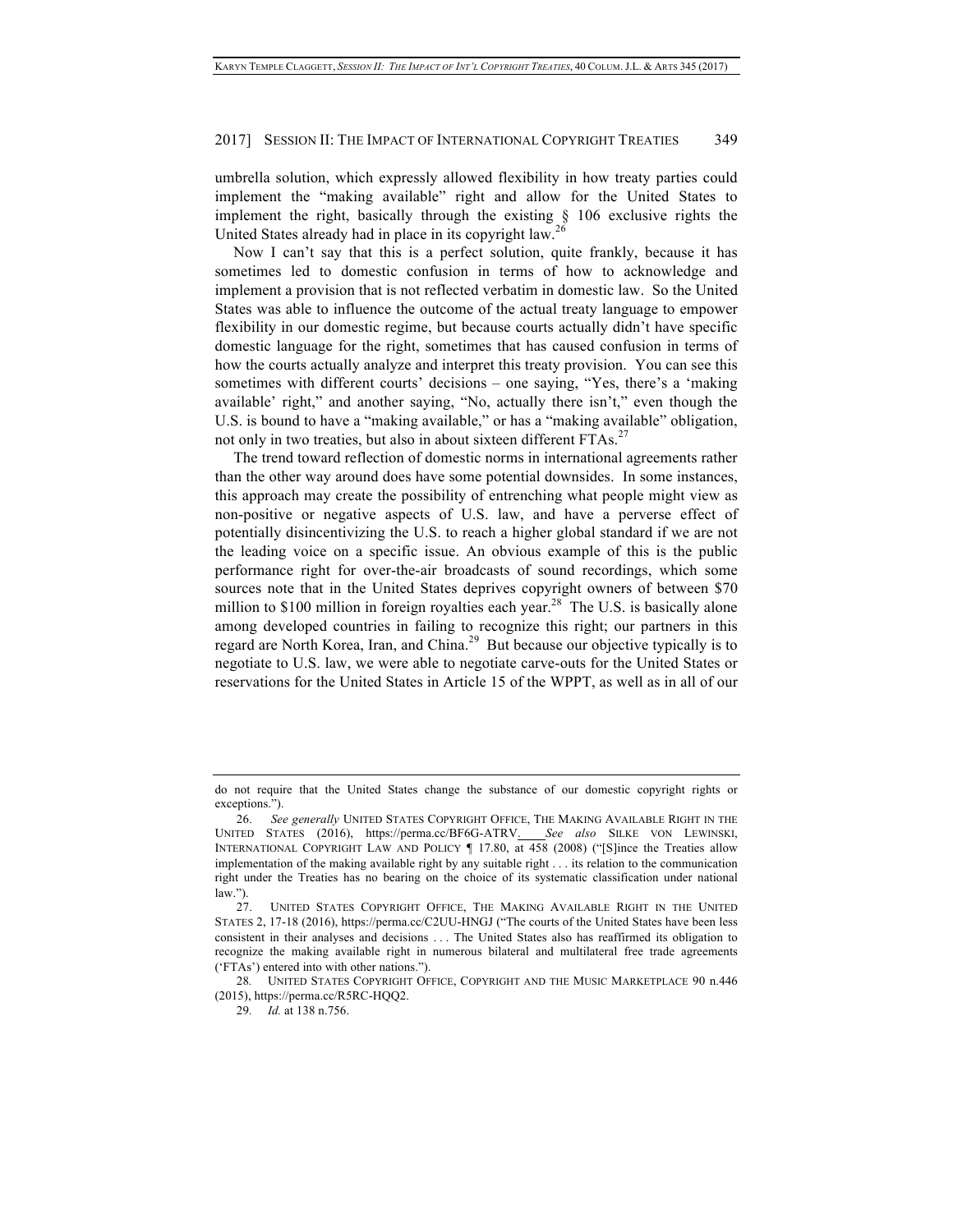350 COLUMBIA JOURNAL OF LAW & THE ARTS [40:3]

FTAs so that we would not have to reach the global standard on this particular  $i$ ssue. $30$ 

After TRIPS, there has also been a desire for more specificity in treaty and trade agreements that reflect U.S. domestic law even more closely; this was an issue that was discussed extensively in the previous panel.<sup>31</sup> I think this can be traced, somewhat, to an increasing reliance on free trade agreements, which allows for the adoption of domestic norms more closely since negotiators are essentially only having to accommodate two sets of laws: the two negotiating partners in a bilateral agreement, as opposed to multiple countries and conflicting regimes that they may need to accommodate in a multilateral context. I would say one need only compare the TPM provisions of the WCT and the TPM provisions of recent FTAs to kind of see how that distinction has been reflected; on one slide you have the WCT provision on technological protection measures, which is essentially a couple of paragraphs, and then the next slide, which you can't read because it's so long, is the corresponding TPM language in our KORUS agreement. $32$ 

After the DMCA's adoption of the ISP safe harbor regime, the vast majority of U.S. FTAs also incorporate very specific language on ISP safe harbors. And as I think was alluded to in an earlier panel, no multilateral agreements include similar provisions, but this again reflects the U.S. domestic influence. Adoption of these domestic norms allows the U.S. again to advocate for our gold standard in a way that benefits United States interests and raises global standards on IP as a whole. And of course, therefore, the United States typically does not need to make significant changes while its trading partners are tasked with raising their laws to the United States standard.<sup>33</sup> AUSFTA, the Australia free trade agreement, is a good example. I think the United States made zero changes to implement that particular free trade agreement, whereas Australia had about 100 pages of implementing legislation in order to implement that free trade agreement.<sup>34</sup>

I think that the United States now basically has come full circle, from the outside looking in, to (I'm trying to paraphrase a Broadway show) being in the room where it happens—I had to get a *Hamilton* reference out there—and taking a leading role in international harmonization. The Supreme Court recently validated this approach, noting in the *Golan v. Holder* case in 2012 that, quote, "Congress determined that U.S. interests were best served by our full participation in the dominant system of international copyright protection. Those interests include

<sup>30</sup>*. See, e.g.*, WPPT art. 15; United States-Australia Free Trade Agreement, U.S.-Austl. Art. 17.1:6, May 18, 2004, 43 I.L.M. 1248 [hereinafter "AUSFTA"].

<sup>31.</sup> Mehta, *supra* note 18; Metalitz, *supra* note 18.

<sup>32</sup>*. Compare* WCT art. 11 *with* United States–Korea Free Trade Agreement, U.S.–S. Kor. art. 18.4, June 30, 2007, 46 I.L.M. 642, https://perma.cc/NN9A-5FK4,,*and* United States–Panama Trade Promotion Agreement, U.S.–Pan., art. 15.5, June 28, 2007, https://perma.cc/8LQW-KZHB.

<sup>33</sup>*. 2016 Special 301 Report*, OFFICE OF THE UNITED STATES TRADE REPRESENTATIVE (2016), https://perma.cc/B4W4-45GM (describing the ways in which, in dealing with its trading partners, "[t]he United States works to promote adequate and effective IPR protection and enforcement.").

<sup>34.</sup> *Compare* United States-Australia Free Trade Agreement Implementation Act, Pub. L. No. 108-289, 118 Stat. 919 (2004), *with U.S. Free Trade Agreement Implementation Act 2004* (Austl.), https://perma.cc/G246-PW3B.